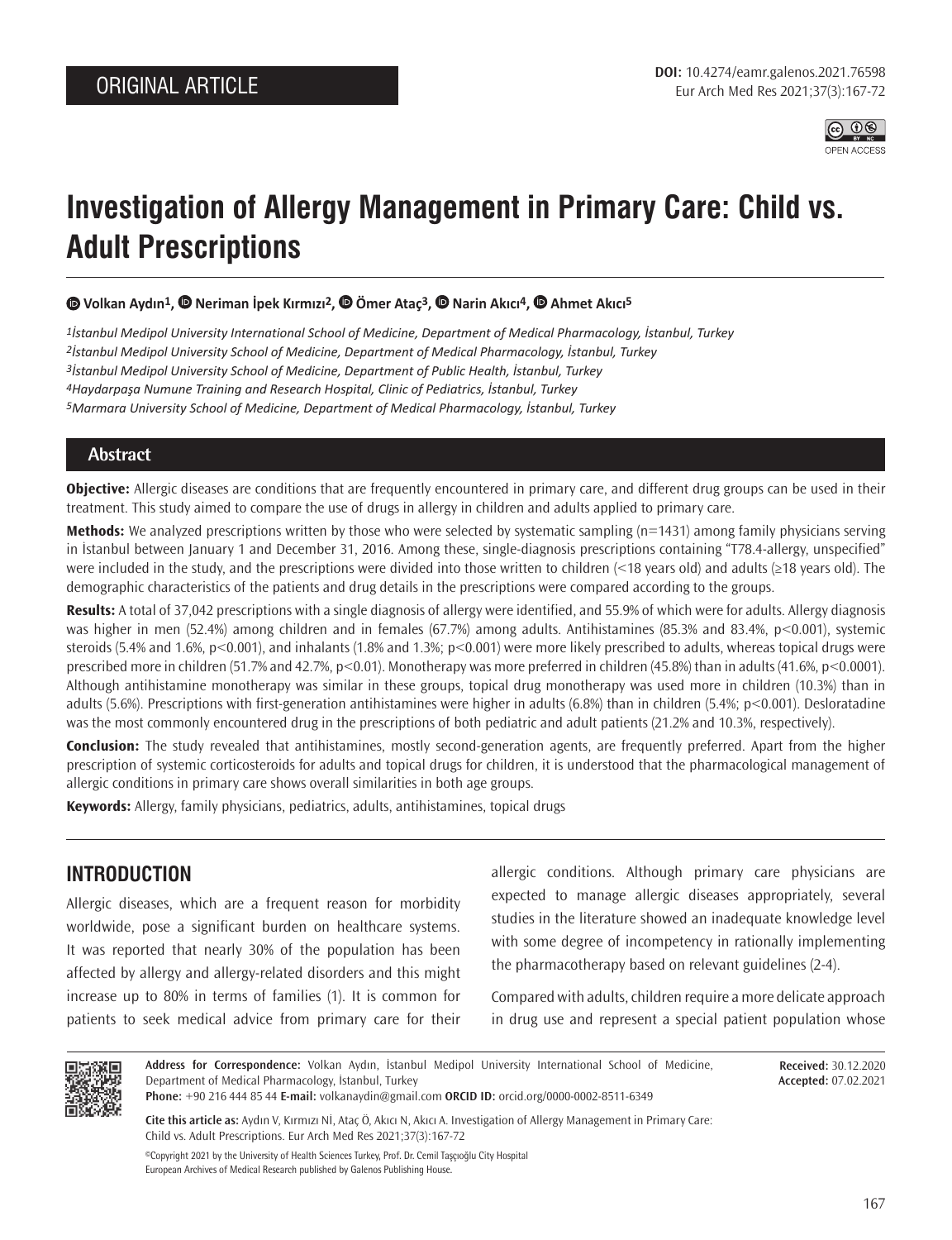dynamic physiology involves different pharmacokinetic and pharmacodynamic processes (5,6). Therefore, drug utilization patterns may vary for adult and pediatric populations even in the same indication. Apart from the incidence, disease severity, and prognosis, therapeutic responses may also differ by these age groups (6,7). Moreover, it is well recognized that allergic diseases are more common during childhood (8,9).

About 8% of primary care visits consisted of allergic conditions (10). The disease course, outcome, and pharmacotherapy practice may be different in child and adult age groups (5,11,12). Although encountered by primary care physicians often, no comprehensive study has been reflected in the literature about prescribing practices in allergy for different age groups in Turkey. In this study, we aimed to compare drug use in children versus adults who had allergy diagnoses in primary care.

### **METHODS**

We performed a cross-sectional study where we examined prescriptions of primary care physicians between January 1 and December 31, 2016, in İstanbul. The data were collected after being approved by the non-interventional Ethics Committee of İstanbul Medipol University (approval no: 13.11.2017-521).

Of the 4.293 primary care physicians working in İstanbul, 1.431 were selected using 3:1 systematic sampling. The prescriptions with the solo diagnosis of "T78.4-allergy-unspecified" were examined retrospectively. The prescriptions with multiple diagnoses that contained allergy were not included to ensure that the specified drugs were only prescribed for allergy and, hence, to assess the appropriateness of allergy pharmacotherapy. These prescriptions were further stratified into two groups by their age groups as children (<18 years old) and adults (≥18 years old).

Prescriptions generated for children and adults with allergy diagnoses were compared in terms of the mean age, gender, and monthly distribution. The number of drug items and boxes per encounter was also compared between these two age groups. The percentages of antihistamine agents, topical drugs, systemic corticosteroids, inhalants, and systemic anti-infectives in these prescriptions were identified and compared. In addition, monthly prescribing of antihistamines, systemic corticosteroids, and topical preparations were compared between children and adults. The most prescribed single agents of these drug classes were determined for each age group. The most commonly prescribed 10 drugs were identified in the child and adult groups. The percentage of patients who required systemic antihistamine plus corticosteroid combination was compared between the study groups. Furthermore, the percentage of prescriptions that contained first- and second-generation antihistamine drugs was also compared.

#### **Statistical Analysis**

We used Microsoft Office Excel 2016 and SPSS 24.0 for data analysis. Descriptive data were presented as the number and percentages or the mean and standard deviations, where appropriate. We compared the study groups via t-test and Mann-Whitney U test for normally and non-normally distributed continuous variables, respectively, and chi-square test for categorical variables. An overall 5% type-I error level was used to infer statistical significance.

## **RESULTS**

We identified 37,042 prescriptions with a single "T78.4-allergy" diagnosis. The prescriptions generated constituted 44.1%  $(n=16,342)$  for children and 55.9%  $(n=20,700)$  for adults. The mean ages of children and adults were  $6.7\pm4.5$  and  $47.3\pm17.8$  years, respectively. The percentage of male gender in children (52.4%) was significantly higher than in adults  $(32.3\%, p<0.001)$ . We detected a total of 74,380 drugs in these prescriptions, where the mean number of drug items and boxes per prescriptions was significantly lower in children  $(1.8\pm1.0)$ and 2.1 $\pm$ 1.6) than in adults (2.2 $\pm$ 1.5 and 3.4 $\pm$ 4.1; p<0.001 for each). The prescriptions with allergy diagnoses were most commonly generated in January for both children (12.0%) and adults (17.8%), and the lowest percentages were detected in December in both groups (6.0% and 5.0%, respectively).

Antihistamines (85.3% and 83.4%, p<0.001), systemic steroids (5.4% and 1.6%, p<0.001), and inhalants (1.8% and 1.3%, p<0.001) were more likely prescribed to adults, whereas topical drugs were prescribed more in children (51.7% and 42.7%, p<0.01). Allergic conditions were managed with monotherapy in 43.5% of all prescriptions, which was significantly higher in children (45.8%) than in adults (41.6%, p<0.0001). About threequarters (75.9%) of the monotherapy included antihistamines (33.0% of all prescriptions), followed by topical agents (17.6% of monotherapy and 7.6% of total). Although antihistamine monotherapy was similar between children (33.0%) and adults (32.9%, p=0.81), topical drug monotherapy was more preferred in children (10.3%) than in adults (5.6%;  $p < 0.0001$ ). The prescriptions with first-generation antihistamines were higher in adults (6.8%) than in children (5.4%; p<0.001; Figure 1). The need for systemic antihistamine plus corticosteroids co-prescription was significantly higher in adults (3.4%) than in children (1.1%, p<0.001). The percentages of prescriptions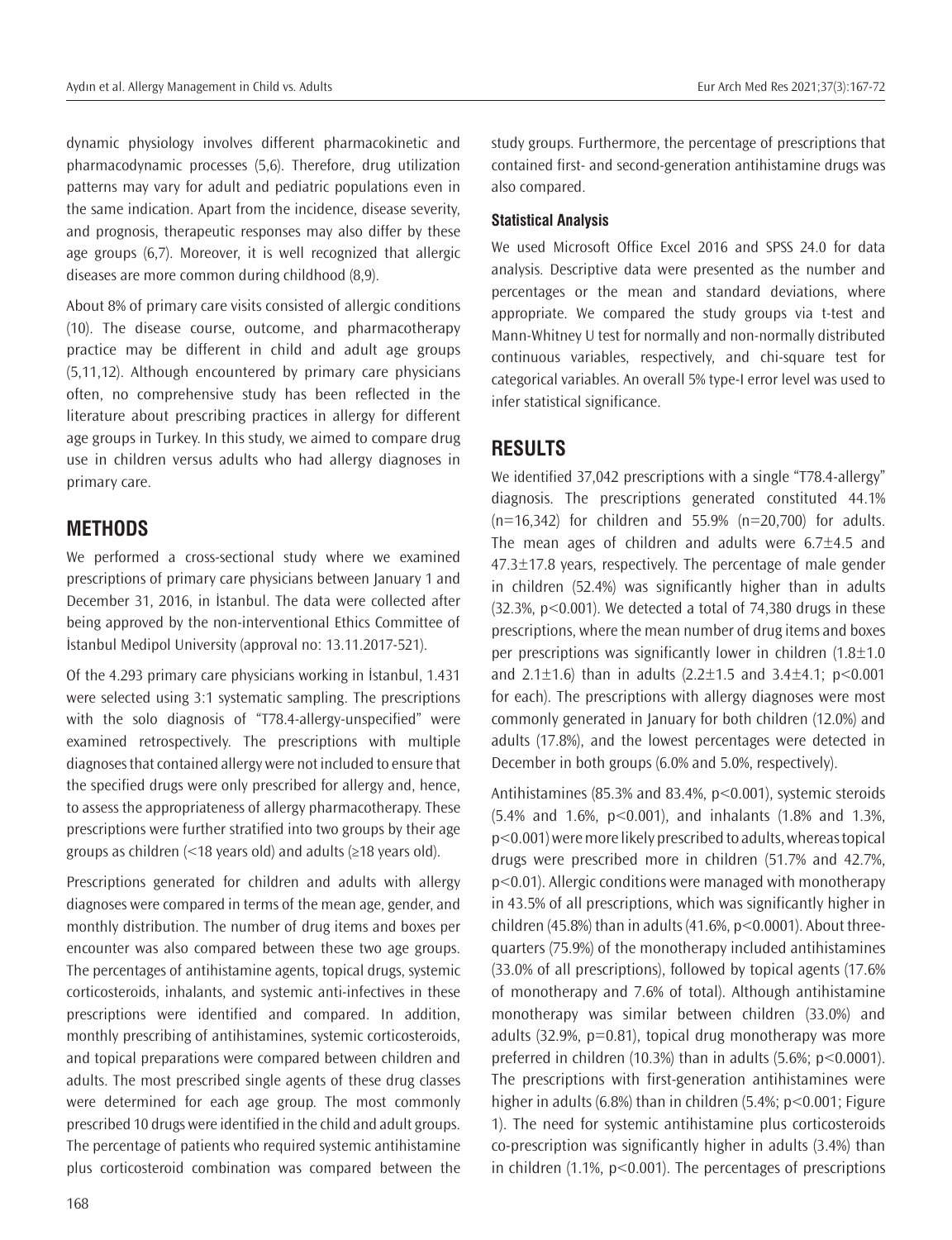with systemic antibiotics were similar in children (6.4%) and adults (6.7%, p>0.05).

Seasonal distribution of the drug utilization for allergic conditions showed that children were significantly more likely to be prescribed antihistamines between June and September and topical agents throughout the year except March compared with the adult population (Figure 2).



**Figure 1.** Comparison of prescriptions with first- and second-generation antihistamines between children and adults





The most commonly prescribed antihistamine was desloratadine in both children (45.3%) and adults (25.1%). "lidocaine  $\pm$  combinations" was the most commonly prescribed topical agent in these age groups (39.6% and 21.0%, respectively). Furthermore, methylprednisolone was the most commonly preferred systemic corticosteroid in children (53.1%) and dexamethasone in adults (45.3%). The most commonly encountered systemic anti-infective in allergy prescriptions were amoxicillin  $+$  enzyme inhibitor in both groups (41.9% and 31.4%; Table 1). Desloratadine was the most commonly encountered drug in the prescriptions of both pediatric and adult patients (21.2% and 10.3%, respectively), followed by cetirizine (16.2% and 7.7%, respectively). The third top-used drug was topical lidocaine  $\pm$ combinations in children (12.4%) compared with rupatadine in adults (7.7%; Figure 3).

## **DISCUSSION**

In this study, we compared pharmacotherapy practices of primary care physicians for unspecified allergy indications in children versus adults. We observed that allergic diseases were rather managed by combination therapies mostly with secondgeneration antihistamines with higher prescription rates of



Figure 3. Distribution of all prescribed drugs for children and adults in allergy indication. \*Topical lidocaine and combinations, #other common cold preparations

| Table 1. Distribution of the most frequently prescribed drugs for child and adult groups |                |                                       |                                           |
|------------------------------------------------------------------------------------------|----------------|---------------------------------------|-------------------------------------------|
|                                                                                          | Ranking        | Child $(\%)$                          | Adult (%)                                 |
| <b>Antihistamines</b>                                                                    |                | Desloratadine (45.3)                  | Desloratadine (25.1)                      |
|                                                                                          |                | Cetirizine (34.7)                     | Cetirizine (18.8)                         |
|                                                                                          | 3              | Ketotifen (8.7)                       | Rupatadine (18.7)                         |
| <b>Topical medication</b>                                                                |                | Lidocaine and combinations (39.6)     | Lidocaine and combinations (21.0)         |
|                                                                                          |                | Dimetindene (13.6)                    | Dimetindene (9.3)                         |
|                                                                                          | 3              | Diphenhydramine (9.4)                 | Corticosteroid + imidazole/triazole (4.1) |
| Systemic corticosteroids                                                                 |                | Methylprednisolone (53.1)             | Dexamethasone (45.3)                      |
|                                                                                          | $\overline{2}$ | Dexamethasone (41.3)                  | Methylprednisolone (36.9)                 |
|                                                                                          | 3              | Prednisolone (1.8)                    | Betamethasone (11.9)                      |
| Systemic anti-infectives                                                                 |                | Amoxicillin + enzyme inhibitor (41.9) | Amoxicillin + enzyme inhibitor $(31.4)$   |
|                                                                                          | 2              | Clarithromycin (24.4)                 | Clarithromycin (14.8)                     |
|                                                                                          | 3              | Cefuroxime (5.4)                      | Cefuroxime (11.4)                         |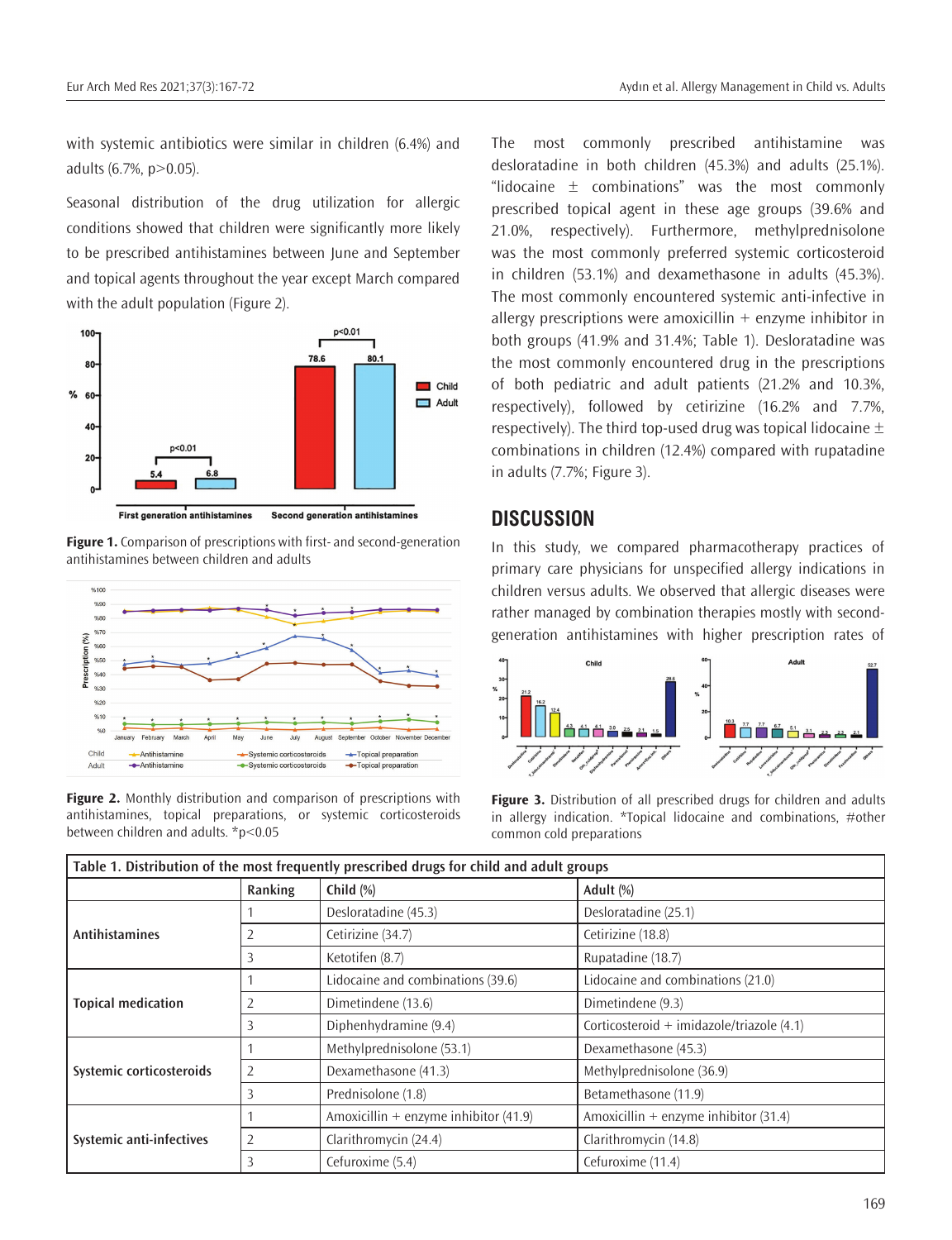topical agents in children and of systemic corticosteroids in adults.

With a wide spectrum from dermatitis to asthma or allergic rhinitis to anaphylaxis, allergic conditions have been reported to mostly affect the pediatric population (8,9). Contrarily, our study showed a slight predominance of adults with a prescription containing an allergy diagnosis. This might be attributed to the higher utilization of primary care services by adult patients (13). Another factor might be that we only included diagnoses with unspecified allergies since children tend to manifest with symptoms of specific allergic diagnoses like asthma or rhinitis (14). Studies on the relationship between atopy and gender reported higher prevalence in men until adolescence, after which female predominance ensues under the impact of immunosuppressive testosterone and proinflammatory female sex steroids (15). In our study, the boys:girls ratio was 1.1:1 in children compared with the female:male ratio of 2:1 in adults. A primary care study performed at the national level in our country in the same year showed healthcare utilization in favor of boys by 1.1-fold in children and of women by 1.5-fold in adults (13). In this context, it can be suggested that our results may support the female predominance in allergic conditions in the adult population.

One of the mainstay pharmacological groups in managing allergic diseases is oral antihistamines (16,17). The preference of antihistamines as first-line drugs for allergy indications was reported by an international survey study of primary care (2). Although slightly more pronounced in adults, both groups in our study showed frequent prescriptions of antihistamines. Although prescribing of antihistamines exhibited a similar pattern throughout the year in both groups (featuring peaks at spring months), it appears remarkable that the difference was significant during summer months. In addition, both groups mostly revealed prescriptions of second-generation antihistamines (about 80%)-desloratadine and cetirizine-which might be regarded as non-sedating agents. Accordingly, preference of new generation antihistamines over first-generation drugs could be accepted as an overall rational prescribing practice as the latter is less safe (18). In addition, these first-generation drugs were prescribed less in children (5.4%) than in adults (6.8%). The fact that markedly sedative antihistamines may impair cognitive functions thereby resulting in diminished school performance (17) might also partially support the rationality of the physicians in our study in selecting new generation agents with a better safety profile. On the other hand, first-generation antihistamines also convey several risks in adults, for example, negative impacts on vehicle-device use (19). Our findings suggest that primary care physicians may tend to have a more cautious approach in children versus in adults, considering the risks relevant to antihistamines.

Corticosteroids have been used for the management of inflammatory and allergic diseases for more than 50 years. Nevertheless, their systemic use in allergic conditions remains controversial because of their adverse effects and compelling tolerability profiles (20,21). Primary care physicians were reported to often prescribe systemic corticosteroids of short duration in several indications (22). Our study showed that prescriptions containing systemic corticosteroids for pediatric allergic diseases constituted near one-fifth of that in adults, although we did not have the duration of use. Unlike in adults, even the short use of corticosteroids was associated with hypothalamic-hypopituitary-adrenal axis suppression in up to 81% of children (23,24). Although our study revealed a comparably lower rate of corticosteroid use (1.6%) in children, the fact that nearly half of these agents were potent agents (i.e., dexamethasone) may suggest that such axis suppression should be considered more cautiously by physicians. This warrants further prospective research encompassing the dose and duration of corticosteroids.

Urticaria and eczema are common manifestations of allergic diseases (25). Therefore, it would be no surprise to encounter topical drugs in the symptomatic management of allergy in clinical practice. In fact, we observed a topical form in near two prescriptions, with the most frequent being topical lidocaine or its combinations in both children and adults. It is noticeable that, however, more children than adults were prescribed topical agents almost throughout the year. It might be partly attributed to the fact that challenging management of systemic agents in children due to different pharmacokinetics and pharmacodynamics might have directed physicians to prefer topical agents (5). In addition, the highest prescribing of topical agents in the summer months in both age groups may indicate a higher prevalence of insect-bite-induced allergic conditions (26).

The irrational use of antibiotics is a well-known prioritized issue of the health authority for about 10 years. Although some progress has been made owing to ongoing well-structured efforts, irrational antibiotic prescribing was often reported in terms of inappropriate indications or doses (27-29). Allergic diseases do not require the use of systemic anti-infectives unless an underlying or secondary condition entails. One of the reasons we only included the prescriptions with a solo diagnosis of allergy was to omit the rationale of prescribing antibiotics for probable secondary indications. However, it is remarkable that 7% of prescriptions with merely allergy diagnoses contained systemic anti-infective drugs both in children and adults. Furthermore, most of these agents were the amoxicillin  $+$  enzyme inhibitor, a broad-spectrum antibiotic. This substantial rate of inappropriate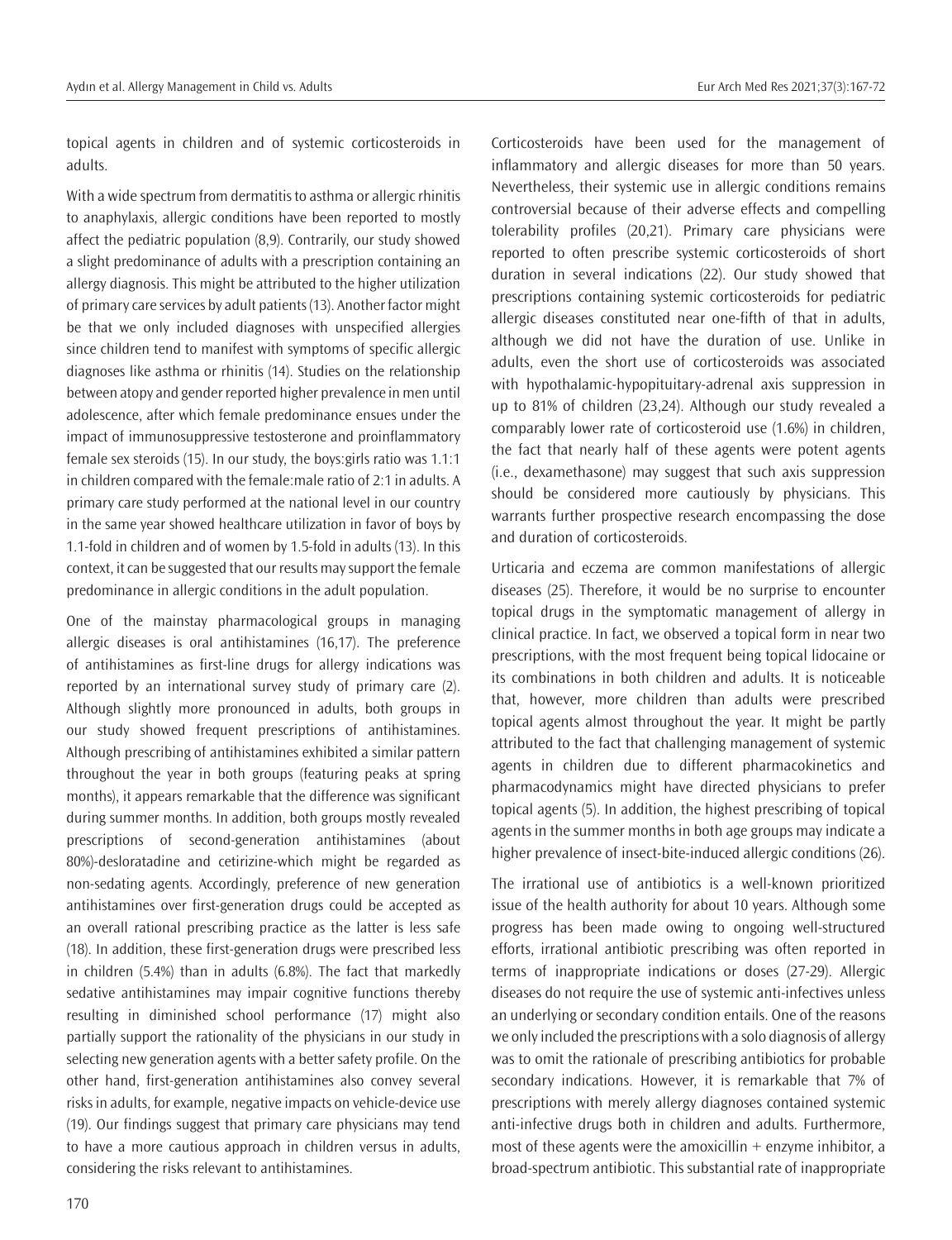prescribing practice might provide additional critical insight for the action plans on rational antibiotic use.

The findings of our study need to be interpreted in light of its limitations. The study sample only included the prescriptions with the diagnosis of "T78.4-allergy, unspecified". Therefore, we were unable to distinguish details of drug utilization in specific allergic reactions such as urticaria, angioedema, drug/ food allergy, and insect bite, which might be listed under this unspecified indication yet managed differently. In addition, the diagnoses established by primary care physicians are regarded as definite without any further verification. Several drugs for allergic conditions, for example, some inhalants for bronchial asthma, were initiated by secondary or tertiary care physicians and managed in primary care as part of the repeated prescription practice. Such conditions might not have reflected the actual practice of primary care of allergy. Besides, we did not evaluate the detailed use of certain drug classes in specified age groups, that is, first-generation antihistamines above 65 years in adults or in school-age groups among children, which may reflect a potential of inappropriate use in clinical practice. Finally, the findings on the seasonal distribution of drug use should be carefully approached as it only represented prescriptions in 2016.

### **CONCLUSION**

It was the first time to reveal the similarities and differences of the pharmacological management of allergy in primary care between children and adults. Although these age groups differ in terms of gender predominance, the pharmacotherapy of unspecified allergic conditions appears to be similar for children and adults, albeit with several nuances. Allergy in primary care was mostly managed by second-generation antihistamines, where one in every two patients was prescribed additional topical agents. Remarkably, the age groups featured higher prescription rates of systemic corticosteroids for adults and topical drugs for children. We believe that the findings of our study provided insights and made contributions to studies on the rational management of allergic conditions in different populations and the functionality of treatment algorithms from a primary care perspective.

#### **Ethics**

**Ethics Committee Approval:** The data were collected after being approved by the non-interventional Ethics Committee of İstanbul Medipol University (approval no: 13.11.2017-521).

**Informed Consent:** Not applicable for this study.

**Peer-review:** Externally peer-reviewed.

#### **Authorship Contributions**

Concept: V.A., N.İ.K., Ö.A., N.A., A.A., Design: V.A., N.İ.K., A.A., Data Collection or Processing: V.A., N.A., Analysis or Interpretation: V.A., N.İ.K., Literature Search: V.A., N.İ.K., N.A., Writing: V.A., N.İ.K., Ö.A., N.A., A.A.

**Conflict of Interest:** No conflict of interest was declared by the authors.

**Financial Disclosure:** The authors declared that this study received no financial support.

#### **REFERENCES**

- 1. Sánchez-Borges M, Martin BL, Muraro AM, Wood RA, Agache IO, Ansotegui IJ, et al. The importance of allergic disease in public health: an iCAALL statement. World Allergy Organ J 2018;11:8.
- 2. Agache I, Ryan D, Rodriguez MR, Yusuf O, Angier E, Jutel M. Allergy management in primary care across European countries -- actual status. Allergy 2013;68:836-43.
- 3. Uygunsoy M, Mevsim V. Diagnostic Tests in The Management of Allergic Diseases in Primary Care. Turkish J Fam Med Prim Care 2020;14:141-6.
- 4. Baldacci S, Maio S, Simoni M, Cerrai S, Sarno G, Silvi P, et al. The ARGA study with general practitioners: impact of medical education on asthma/rhinitis management. Respir Med 2012;106:777-85.
- 5. Kearns GL, Abdel-Rahman SM, Alander SW, Blowey DL, Leeder JS, Kauffman RE. Developmental pharmacology--drug disposition, action, and therapy in infants and children. N Engl J Med 2003;349:1157-67.
- 6. Kırmızı Nİ, Aydın V, Akıcı N, Akıcı A. Çocuklarda Endikasyon Dışı İlaç Kullanımı. J Lit Pharm Sci 2020;9:149-57.
- 7. World Health Organization. Promoting Safety of Medicines for Children, 2007. ISBN: 9789241563437.
- 8. Gupta R, Sheikh A, Strachan DP, Anderson HR. Burden of allergic disease in the UK: secondary analyses of national databases. Clin Exp Allergy 2004;34:520-6.
- 9. Anandan C, Gupta R, Simpson CR, Fischbacher C, Sheikh A. Epidemiology and disease burden from allergic disease in Scotland: analyses of national databases. J R Soc Med 2009;102:431-42.
- 10. Diwakar L, Cummins C, Lilford R, Roberts T. Systematic review of pathways for the delivery of allergy services. BMJ Open 2017;7:e012647.
- 11. Wallace DV, Dykewicz MS, Bernstein DI, Blessing-Moore J, Cox L, Khan DA, et al. The diagnosis and management of rhinitis: an updated practice parameter. J Allergy Clin Immunol 2008;122(2 Suppl):S1-84.
- 12. Jutel M, Papadopoulos NG, Gronlund H, Hoffman HJ, Bohle B, Hellings P, et al. Recommendations for the allergy management in the primary care. Allergy 2014;69:708-18.
- 13. Bayram D, Vızdıklar C, Aydın V, İşli F, Akıcı A. Birinci basamakta reçeteleme trendi ve sık karşılaşılan tanılara ait reçetelerin incelenmesi: Türkiye verisi. Cukurova Med J 2020;45:695-708.